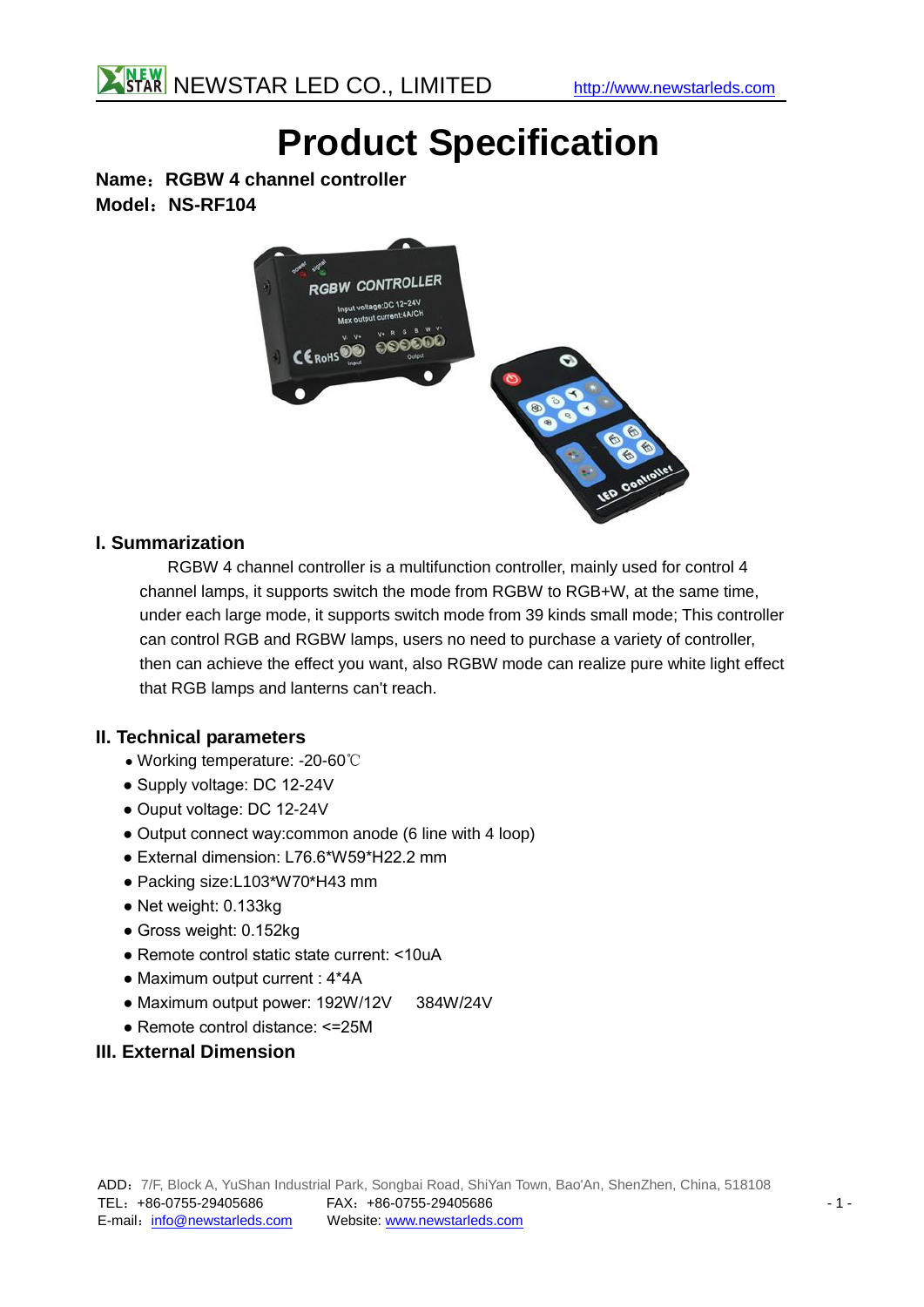## **NEW NEWSTAR LED CO., LIMITED** [http://www.newstarleds.com](http://www.newstarleds.com/)



### **IV. Button function instruction**



## **V. Product packing schematic diagram**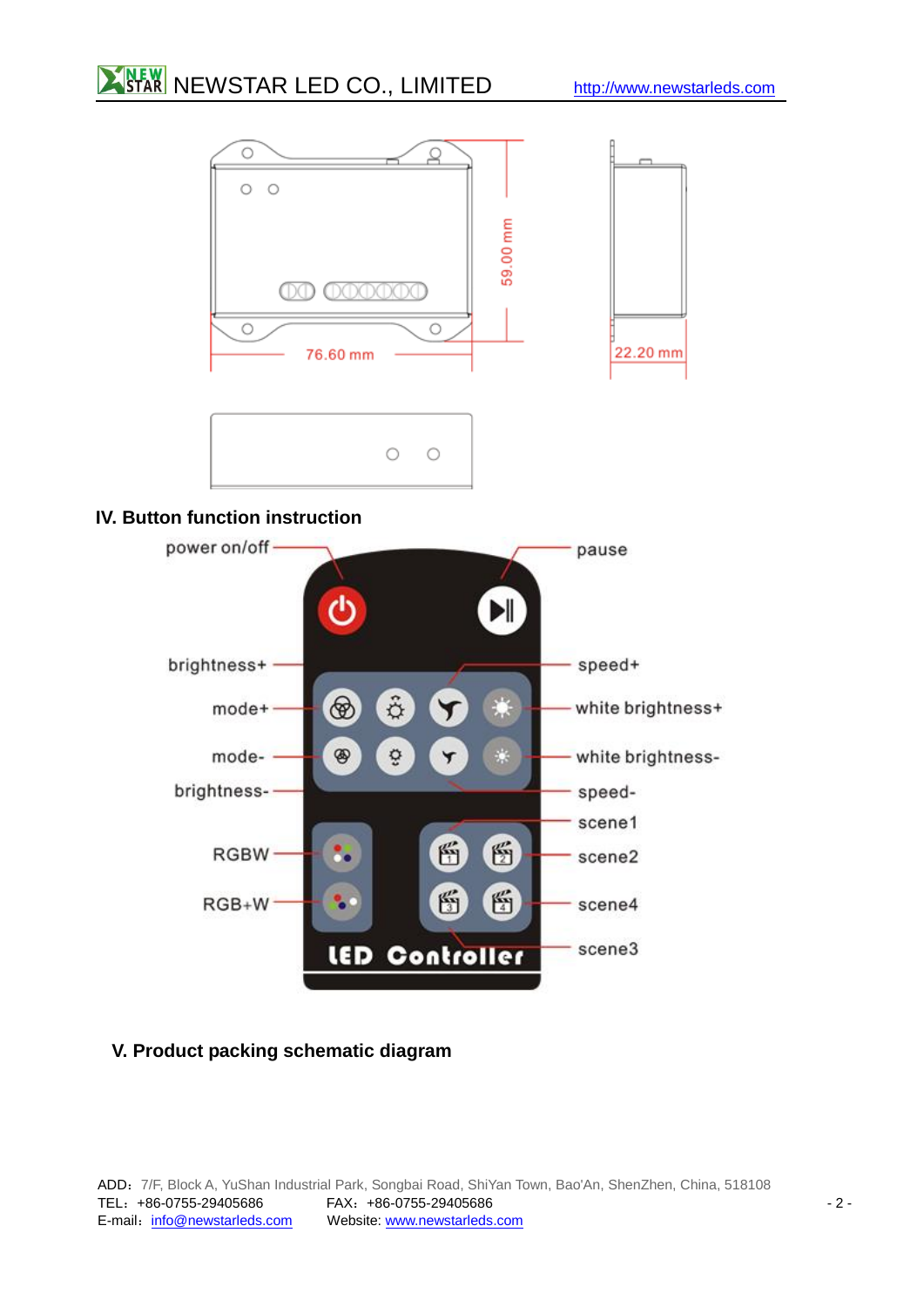



#### **VI. Direction for use**

#### **1. Remote control instruction**

This remote have 16 buttons. Unless specified, otherwise, signal light flashes for one time by each clicking. The specific keys function is as follows:

O on/off key, you could turn on/off controller at any time;

 $\blacktriangleright$  $\sqrt{P}$ ause key. Under power on state, press the pause button, the controller will maintain the current state, the signal light will always bright, except the on/off key, all other buttons are invalid, until press the pause button again or on/off key to restart the controller to unlock the pause state, the signal light will off.

Mode increase key, the mode adds 1 by each pressing, mode table is shown in Table I and Table 2.

 $\circledast$ Mode reduce button, the mode minus 1 by each pressing. Mode table is as shown in Table1 or Table2.

 $\ddot{\circ}$ Brightness increase button, in static mode, brightness series add 1 by each pressing, until up to the brightest, altogether 16 levels.

ੁ Brightness reduce button, in static mode, brightness series minus 1 by each pressing, until down to the darkest, altogether 16 levels.

Speed increase button, in dynamic mode, speed series add 1 by each pressing, until increase to the fastest, altogether 16 levels.

Speed reduce button, in dynamic mode, speed series minus 1 by each pressing, until reduce to the slowest, altogether 16 levels.

White light increase button, in RGB+W mode, brightness series of white light will add 1 by each pressing, until add to the brightest, altogether 16 levels.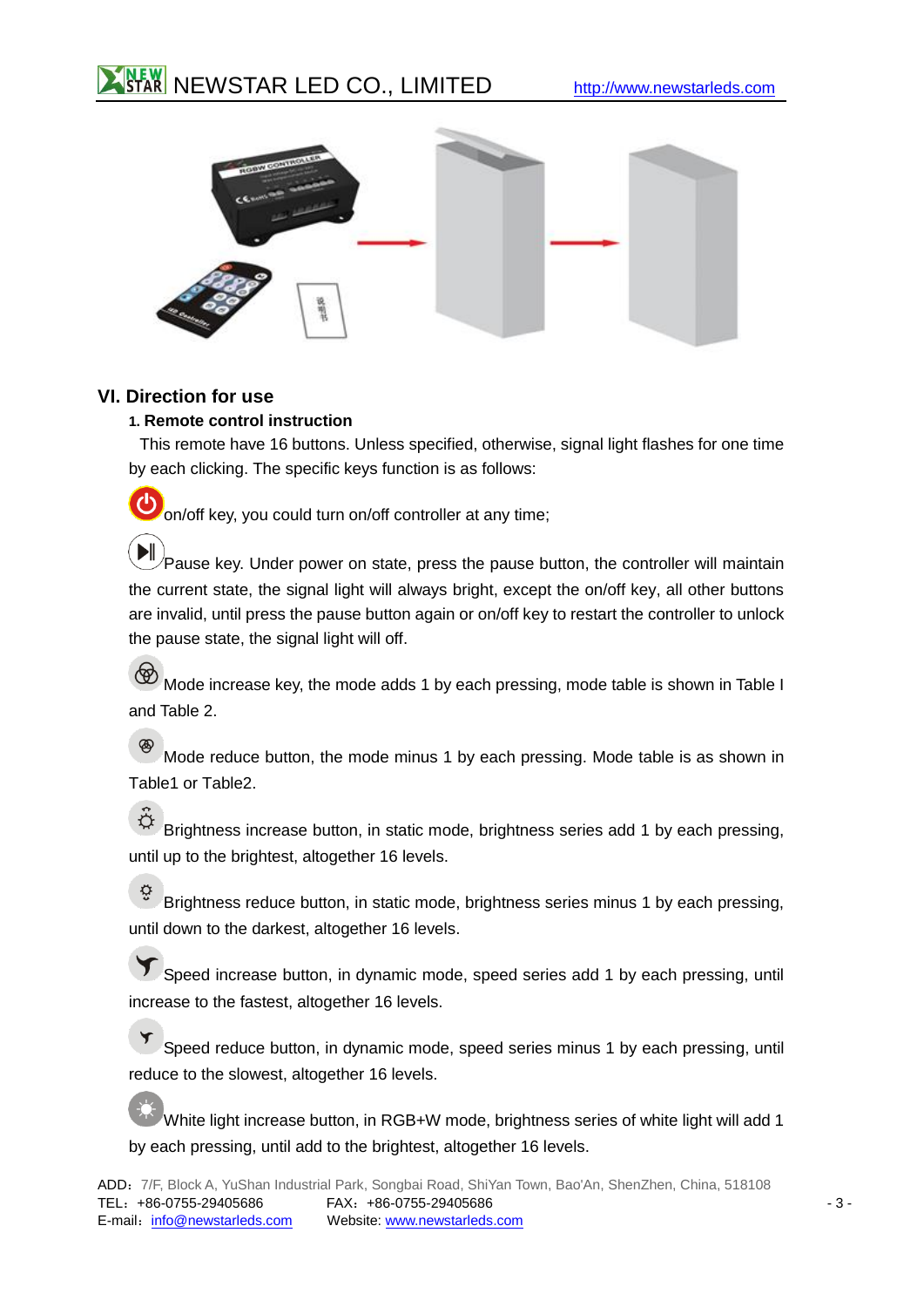White light reduce button, in RGB+W mode, brightness series of white light will minus 1 by each pressing, until reduce to the darkest, altogether 16 levels.

RGBW mode key, press this key, controller will be in the RGBW mode, in this mode, the fourth channel white light will instead of the white light of the RGB tricolor composite. As show in Table I.

RGB+W mode key, press this key, controller will be in the RGB+W mode, in this mode, the fourth channel white light and three channel RGB are independent, white light will be always on, and also you can adjust brightness separately, the specific mode is as shown in Table 2.

 $\mathbb{F}$ Scene 1: you could save the current scene by long pressing the button, the green signal light will flash for six times quickly when save the scene successfully. Each button can save a scene respectively in RGBW and RGB+W mode.

 $\frac{p}{2}$ Scene 2: you could save the current scene by long pressing the button, the green signal light will flash for six times quickly when save the scene successfully. Each button can save a scene respectively in RGBW and RGB+W mode.

腎 Scene 3: you could save the current scene by long pressing the button, the green signal light will flash for six times quickly when save the scene successfully. Each button can save a scene respectively in RGBW and RGB+W mode.

 $\mathcal{E}$ Scene 4: you could save the current scene by long pressing the button, the green signal light will flash for six times quickly when save the scene successfully. Each button can save a scene respectively in RGBW and RGB+W mode.

| <b>Number</b>  | <b>Mode</b>  | <b>Number</b> | <b>Mode</b>                |  |
|----------------|--------------|---------------|----------------------------|--|
| 1              | Red          | 21            | Red burst flashing         |  |
| 2              | Orange       | 22            | Green burst flashing       |  |
| 3              | Deep-yellow  | 23            | Blue burst flashing        |  |
| 4              | Yellow       | 24            | Yellow burst flashing      |  |
| 5              | Light-yellow | 25            | White burst flashing       |  |
| 6              | Green        | 26            | Three-color burst flashing |  |
| $\overline{7}$ | Light green  | 27            | Three-color flashing       |  |
| 8              | Cyan         | 28            | Three-color jumpy changing |  |
| 9              | Light-blue   | 29            | Seven-color jumpy changing |  |
| 10             | Sky-blue     | 30            | Red gradually fades        |  |
| 11             | <b>Blue</b>  | 31            | Yellow gradually fades     |  |
| 12             | Deep-blue    | 32            | Green gradually fades      |  |
| 13             | Blue-purple  | 33            | Cyan-blue gradually fades  |  |

**Table 1 RGBW Mode Table**

ADD:7/F, Block A, YuShan Industrial Park, Songbai Road, ShiYan Town, Bao'An, ShenZhen, China, 518108 TEL:+86-0755-29405686 FAX:+86-0755-29405686 - 4 E-mail: [info@newstarleds.com](mailto:info@newstarleds.com) Website:<www.newstarleds.com>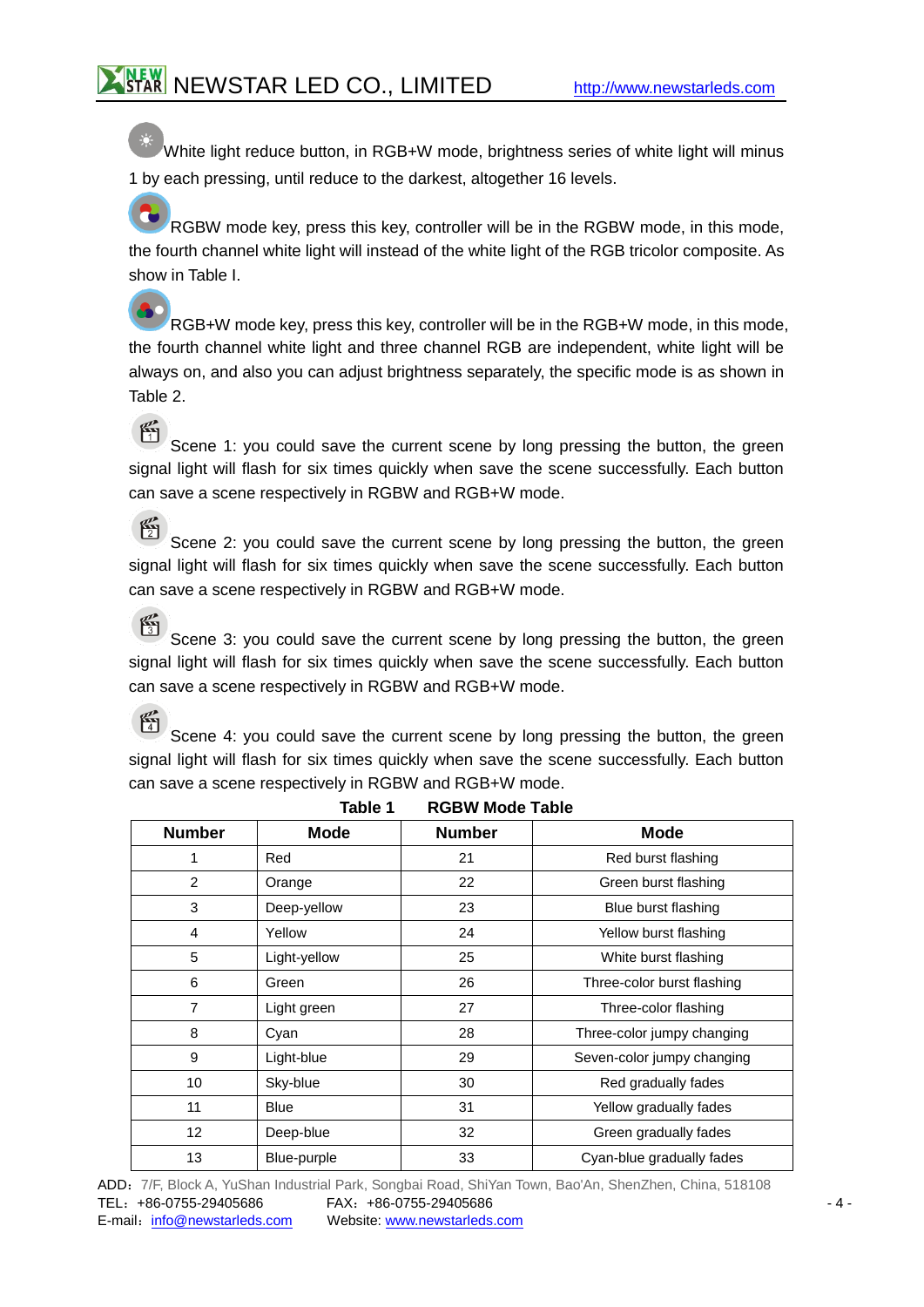## **NEW NEWSTAR LED CO., LIMITED** [http://www.newstarleds.com](http://www.newstarleds.com/)

| 14 | Purple       | 34 | Blue gradually fades         |
|----|--------------|----|------------------------------|
| 15 | Brown        | 35 | Purple gradually fades       |
| 16 | White light  | 36 | White gradually fades        |
| 17 | <b>Ivory</b> | 37 | Three-color gradually fades  |
| 18 | Pink-white   | 38 | Seven-color gradually fades  |
| 19 | Yellow-white | 39 | Seven-color gradual changing |
| 20 | Blue-white   |    |                              |

| <b>Number</b>  | <b>Mode</b>                | <b>Number</b> | <b>Mode</b>                               |
|----------------|----------------------------|---------------|-------------------------------------------|
| 1              | Red + White light          | 21            | Red burst flashing + White light          |
| 2              | Orange + White light       | 22            | Green burst flashing + White light        |
| 3              | Deep-yellow + White light  | 23            | Blue burst flashing + White light         |
| 4              | Yellow + White light       | 24            | Yellow burst flashing + White light       |
| 5              | Light-yellow + White light | 25            | White burst flashing + White light        |
| 6              | Green + White light        | 26            | Three-color burst flashing + White light  |
| $\overline{7}$ | Light green + White light  | 27            | Three-color flashing + White light        |
| 8              | Cyan + White light         | 28            | Three-color jumpy changing + White light  |
| 9              | Light-blue + White light   | 29            | Seven-color jumpy changing + White light  |
| 10             | Sky-blue + White light     | 30            | Red gradually fades + White light         |
| 11             | Blue + White light         | 31            | Yellow gradually fades + White light      |
| 12             | Deep-blue + White light    | 32            | Green gradually fades + White light       |
| 13             | Blue-purple + White light  | 33            | Cyan-blue gradually fades + White light   |
| 14             | Purple + White light       | 34            | Blue gradually fades $+$ White light      |
| 15             | Brown + White light        | 35            | Purple gradually fades + White light      |
| 16             | White light + White light  | 36            | White gradually fades + White light       |
| 17             | Ivory + White light        | 37            | Three-color gradually fades + White light |
| 18             | Pink-white + White light   | 38            | Seven-color gradually fades + White light |
| 19             | Yellow-white + White light | 39            | Seven-color gradual changing + White      |
|                |                            |               | light                                     |
| 20             | Blue-white + White light   |               |                                           |

#### **Table 2 RGB+W Mode Table**

#### **2. The instructions button operation on the controller**

Match code key, controller is in normal power state, press and hold the key, at the same time press the on/off key for 3 seconds can match code, after matching code successfully, the signal light flashes for six times quickly.

The Function key, short press this key, the mode of controller addes 1, signal light flashes for one time. When the model is added to the last one, and then click it, the mode will be back to the first mode. Long press it for 3 seconds, can turn on/off the controller, signal light flashes for one time.